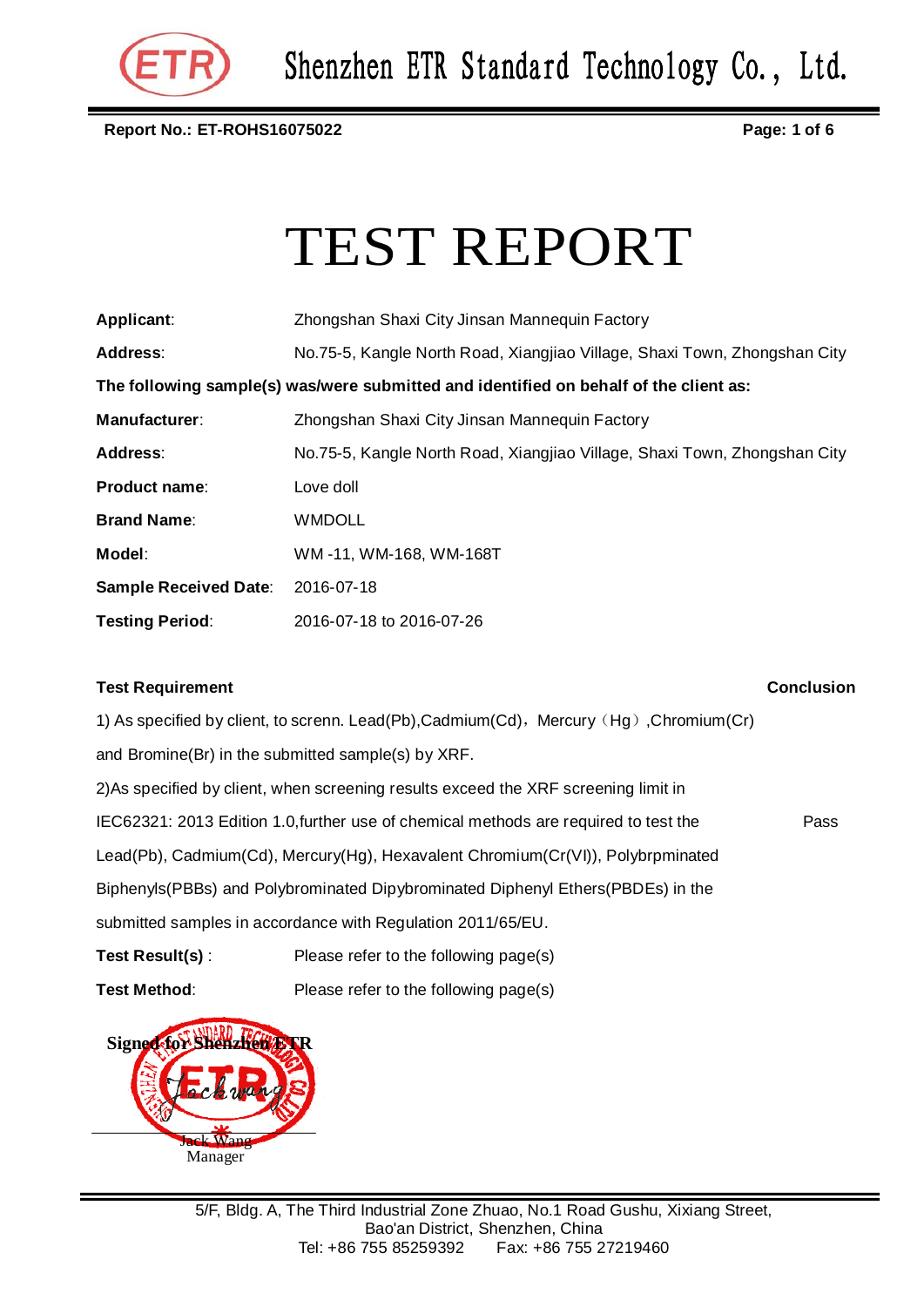

## Shenzhen ETR Standard Technology Co., Ltd.

#### **Report No.: ET-ROHS16075022 Page: 2 of 6**

### **Test Result(s):**

|                |                    | <b>Tested letms</b> | <b>XRF</b>            | <b>Chemical Test</b> | Conclusion  |
|----------------|--------------------|---------------------|-----------------------|----------------------|-------------|
| Sample No.     | Sample Description |                     | <b>Screening Test</b> | (mg/kg)              |             |
|                |                    | Pb                  | BL                    | $\prime$             |             |
| $\mathbf 1$    | Silicone body      | Cd                  | <b>BL</b>             | $\sqrt{2}$           |             |
|                |                    | Hg                  | <b>BL</b>             | $\sqrt{2}$           | <b>PASS</b> |
|                |                    | Cr(Cr(VI))          | <b>BL</b>             | $\sqrt{2}$           |             |
|                |                    | Br(PBBs&PBDEs)      | <b>BL</b>             | $\sqrt{2}$           |             |
|                |                    | Pb                  | <b>BL</b>             | $\sqrt{2}$           | <b>PASS</b> |
|                | hairpiece          | Cd                  | <b>BL</b>             | $\overline{1}$       |             |
| $\overline{2}$ |                    | Hg                  | <b>BL</b>             | $\overline{1}$       |             |
|                |                    | Cr(Cr(VI))          | <b>BL</b>             | $\prime$             |             |
|                |                    | Br(PBBs&PBDEs)      | $\overline{1}$        | $\overline{1}$       |             |
|                | Eyes               | Pb                  | <b>BL</b>             | $\prime$             |             |
|                |                    | Cd                  | <b>BL</b>             | $\prime$             |             |
| 3              |                    | Hg                  | <b>BL</b>             | $\sqrt{2}$           |             |
|                |                    | Cr(Cr(VI))          | <b>BL</b>             | $\sqrt{2}$           |             |
|                |                    | Br(PBBs&PBDEs)      | <b>BL</b>             | $\overline{1}$       |             |
| $\overline{4}$ |                    | Pb                  | <b>BL</b>             | $\prime$             |             |
|                |                    | Cd                  | <b>BL</b>             | $\overline{1}$       |             |
|                | Lips               | Hg                  | <b>BL</b>             | $\overline{1}$       |             |
|                |                    | Cr(Cr(VI))          | <b>BL</b>             | $\sqrt{2}$           |             |
|                |                    | Br(PBBs&PBDEs)      | <b>BL</b>             | $\sqrt{2}$           |             |
| $\mathbf 5$    | Fake nail tablets  | Pb                  | <b>BL</b>             | $\sqrt{2}$           |             |
|                |                    | Cd                  | <b>BL</b>             | $\sqrt{2}$           |             |
|                |                    | Hg                  | <b>BL</b>             | $\sqrt{2}$           |             |
|                |                    | Cr(Cr(VI))          | <b>BL</b>             | $\sqrt{2}$           |             |
|                |                    | Br(PBBs&PBDEs)      | <b>BL</b>             | $\sqrt{2}$           |             |

5/F, Bldg. A, The Third Industrial Zone Zhuao, No.1 Road Gushu, Xixiang Street, Bao'an District, Shenzhen, China<br>Tel: +86 755 85259392 Fax: +86 755 2 Fax: +86 755 27219460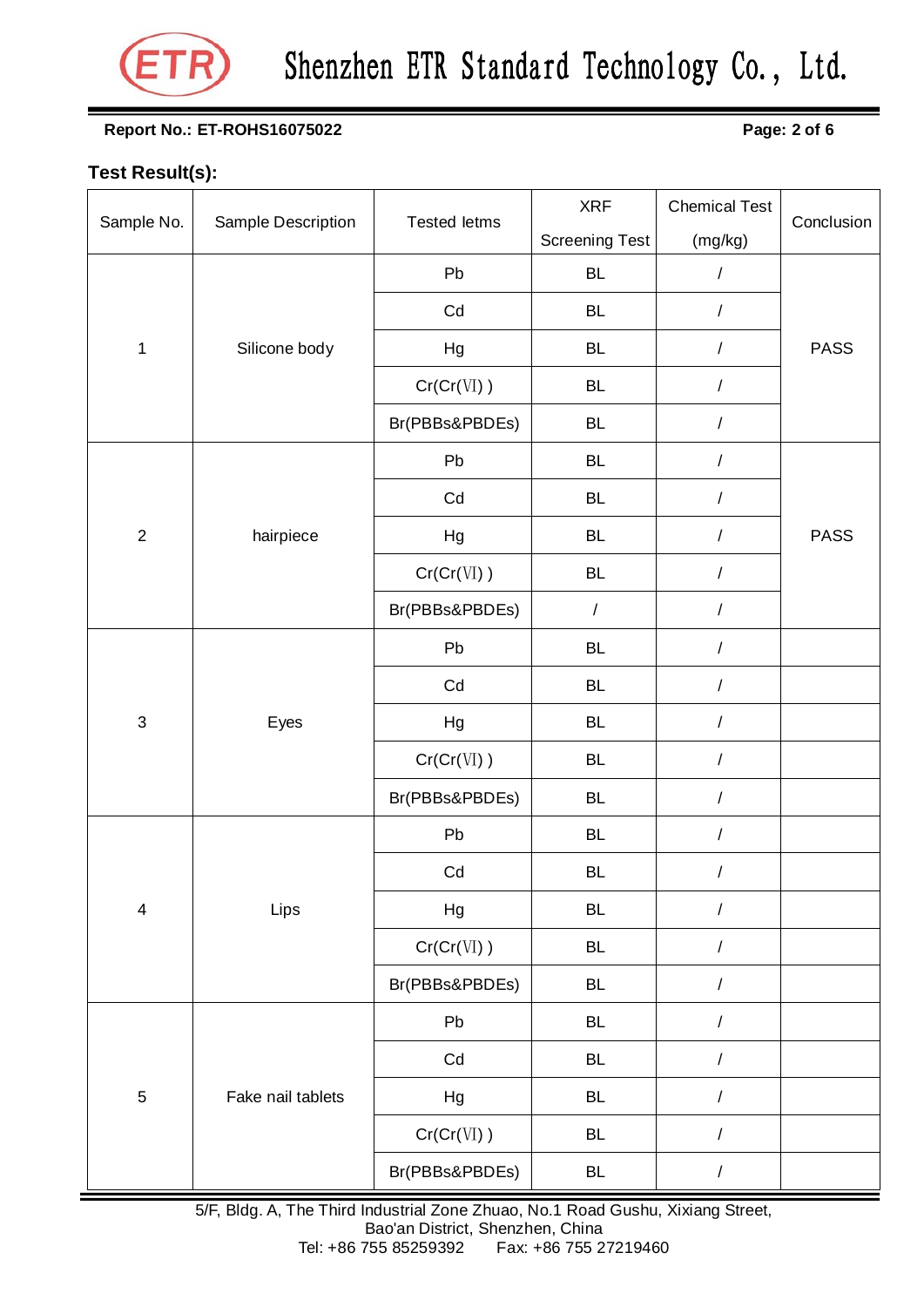

#### **Report No.: ET-ROHS16075022 Page: 3 of 6**

Note:

-N.D. = Not Detected (<MDL)

-MDL = Method Detection Limit

 $-mg/kg = ppm = parts per million$ 

-/=Not Regulated or Not Applicable

-BL = Under the XRF screening limit

 $-IN =$  Further chemical test will be conducted when the screening result inconclusive

- -OL = Further chemical test will be conducted while the result is above the screening limit.
	- -Negative = Absence of Cr(VI) , the detected Cr(VI) concentration in the boiling water extraction solution is less than 0.02 mg/kg with 50cm2 sample surface area used.
	- -Positive = Presence of  $Cr(VI)$ , the detected  $Cr(VI)$  concentration in the boiling water extraction solution is equal to or greater than 0.02 mg/kg with 50cm2 sample surface area used.

Remark:

1. The screening results are only used for reference.

2. When conducting the test for PBBs&PBDEs, XRF was introduced to screen Br Exclusively; When conducting thetestfor Hexavalent Chromium, XRF was introduced to screen Chromium exclusively.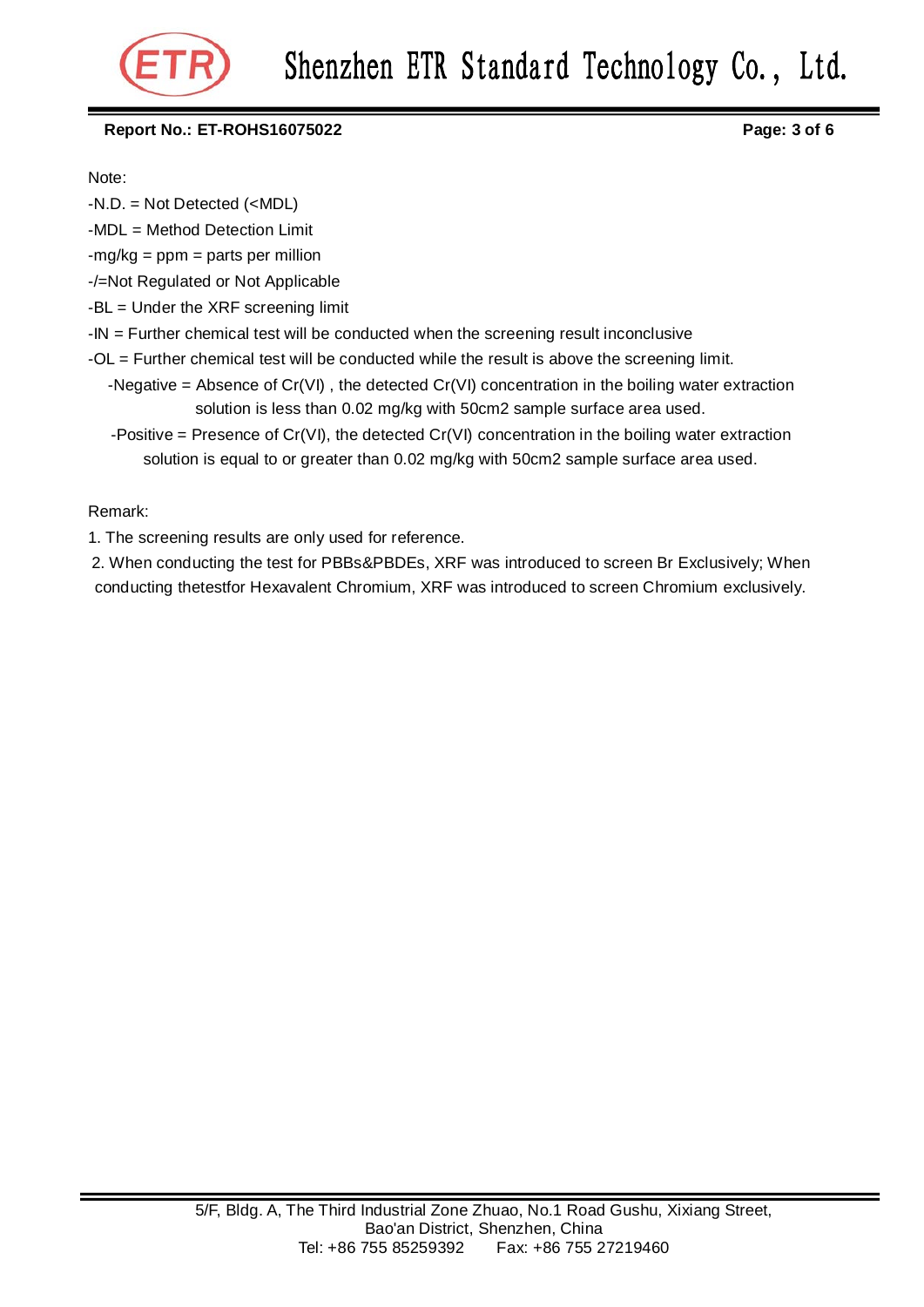

#### **Report No.: ET-ROHS16075022 Page: 4 of 6**

#### **Test Method:**

1. Screening test by XRF spectroscopy

XRF screening limits in mg/kg for regulated elements according to IEC 62321:2008 Ed.1 Sec.6&Annex D

| Element | Limit of IEC 62321:2008 Ed.1 Sec.6&Annex D (unit: mg/kg)                                                                                                     |                                                                               |            | <b>MDL</b>        |  |
|---------|--------------------------------------------------------------------------------------------------------------------------------------------------------------|-------------------------------------------------------------------------------|------------|-------------------|--|
|         | Polymers and metals                                                                                                                                          | Composite material                                                            | Polymers   | Other<br>material |  |
| Pb.     | BL≤(700-3σ) <x <(1300+3σ)≤ol<="" td=""><td>BL≤(500-3σ)<x <(1500+3σ)≤ol<="" td=""><td>10 mg/kg</td><td>50 mg/kg</td></x></td></x>                             | BL≤(500-3σ) <x <(1500+3σ)≤ol<="" td=""><td>10 mg/kg</td><td>50 mg/kg</td></x> | 10 mg/kg   | 50 mg/kg          |  |
| Cd      | BL≤(70-3σ) <x <(130+3σ)≤ol<="" td=""><td>LOD &lt;<math>X&lt;(150+3\sigma)</math> <math>\leq</math>OL</td><td>10 <math>mg/kg</math></td><td>50 mg/kg</td></x> | LOD < $X<(150+3\sigma)$ $\leq$ OL                                             | 10 $mg/kg$ | 50 mg/kg          |  |
| Hg      | BL≤(700-3σ) <x <(1300+3σ)≤ol<="" td=""><td><math>BL ≤ (500-3σ) &lt; X &lt; (1500+3σ) ≤ OL</math></td><td>10 mg/kg</td><td>50 mg/kg</td></x>                  | $BL ≤ (500-3σ) < X < (1500+3σ) ≤ OL$                                          | 10 mg/kg   | 50 mg/kg          |  |
| Cr      | $BL≤(700-3σ) < X$                                                                                                                                            | $BL ≤ (500-3σ) < X$                                                           | 10 mg/kg   | 50 mg/kg          |  |
| Br      | $BL ≤ (300-3σ) < X$                                                                                                                                          | $BL ≤ (250-3σ) < X$                                                           | 10 $mg/kg$ | 50 mg/kg          |  |

Note:

-BL = Under the XRF screening limit

-OL = Further chemical test will be conducted while result is above the screening limit.

-X= The symbol "X" marks the region where further investigation is necessary.

-3σ= The reproducibility of analytical instruments

-LOD= Detection limit

2. Chemical Test

| Testing item     | Pretreatment method         | Measuring instrument | MDL       |
|------------------|-----------------------------|----------------------|-----------|
| Leaf(Pb)         | IEC 62321-5:2013 Ed.1.0     | <b>ICP-OES</b>       | $2$ mg/kg |
| Cadmium(Cd)      | IEC 62321-5:2013 Ed.1.0     | <b>ICP-OES</b>       | $2$ mg/kg |
| Mercury(Hg)      | IEC 62321-4:2013 Ed.1.0     | <b>ICP-OES</b>       | $2$ mg/kg |
| Chromium (Cr VI) | IEC 62321:2008 Ed.1         | UV-Vis               | 2 mg/kg   |
| PBBs/ PBDEs      | IEC 62321:2008 Ed.1 Annex A | GC-MS                | 5 mg/kg   |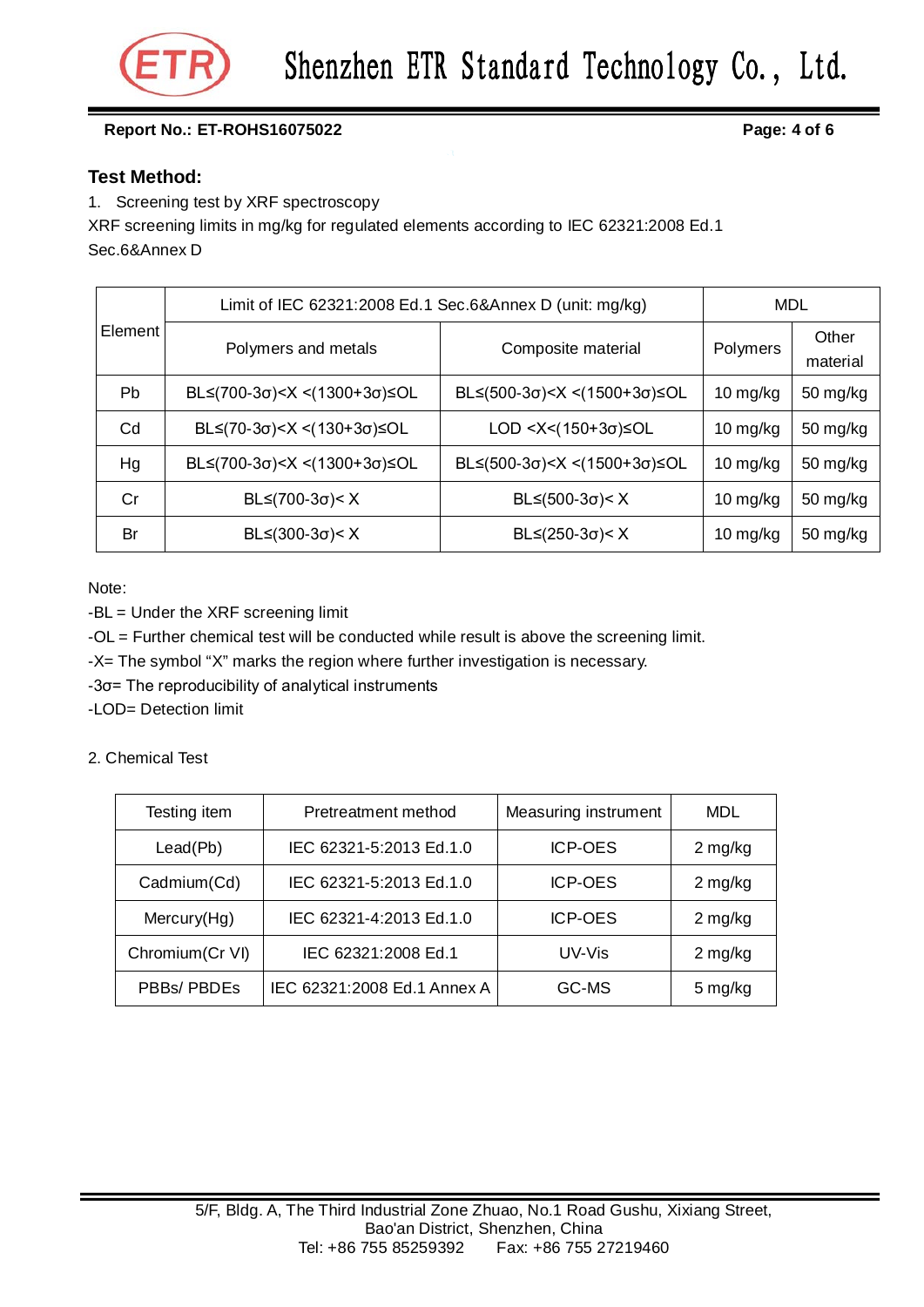

## Shenzhen ETR Standard Technology Co., Ltd.

#### **Report No.: ET-ROHS16075022 Page: 5 of 6**

#### **Test Flow:**



Add test solution Adjustment solution PH DI water constant volume Tested by ICP-OES Adjustment solution PH

4. PBBs & PBDEs